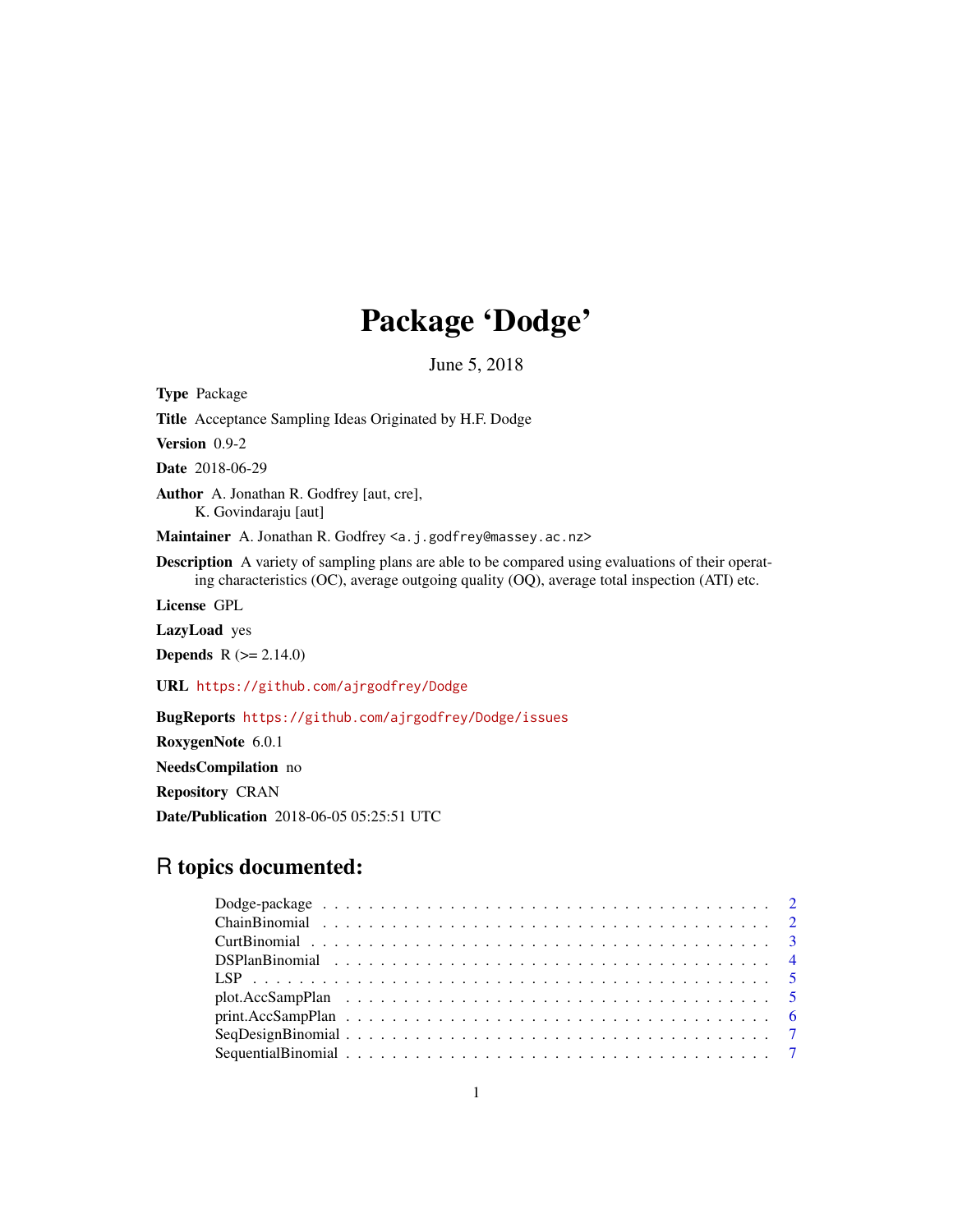<span id="page-1-0"></span>

| Index | $\overline{12}$ |
|-------|-----------------|

Dodge-package *Acceptance sampling functions*

### Description

A number of sampling plans can be compared for their operating characteristics and other commonly used functions.

#### Details

| Package:  | Dodge      |
|-----------|------------|
| Type:     | Package    |
| Version:  | $0.9 - 2$  |
| Date:     | 2018-06-29 |
| License:  | GPL        |
| LazyLoad: | yes        |

#### Author(s)

Raj Govindaraju and Jonathan Godfrey Maintainer: A. Jonathan R. Godfrey <a.j.godfrey@massey.ac.nz>

#### References

Dodge

ChainBinomial *Chain Sampling Plans*

#### Description

Chain Sampling Plans for the binomial and Poisson distributions.

#### Usage

```
ChainBinomial(N, n, i, p = seq(0, 0.2, 0.001), Plots = TRUE)
```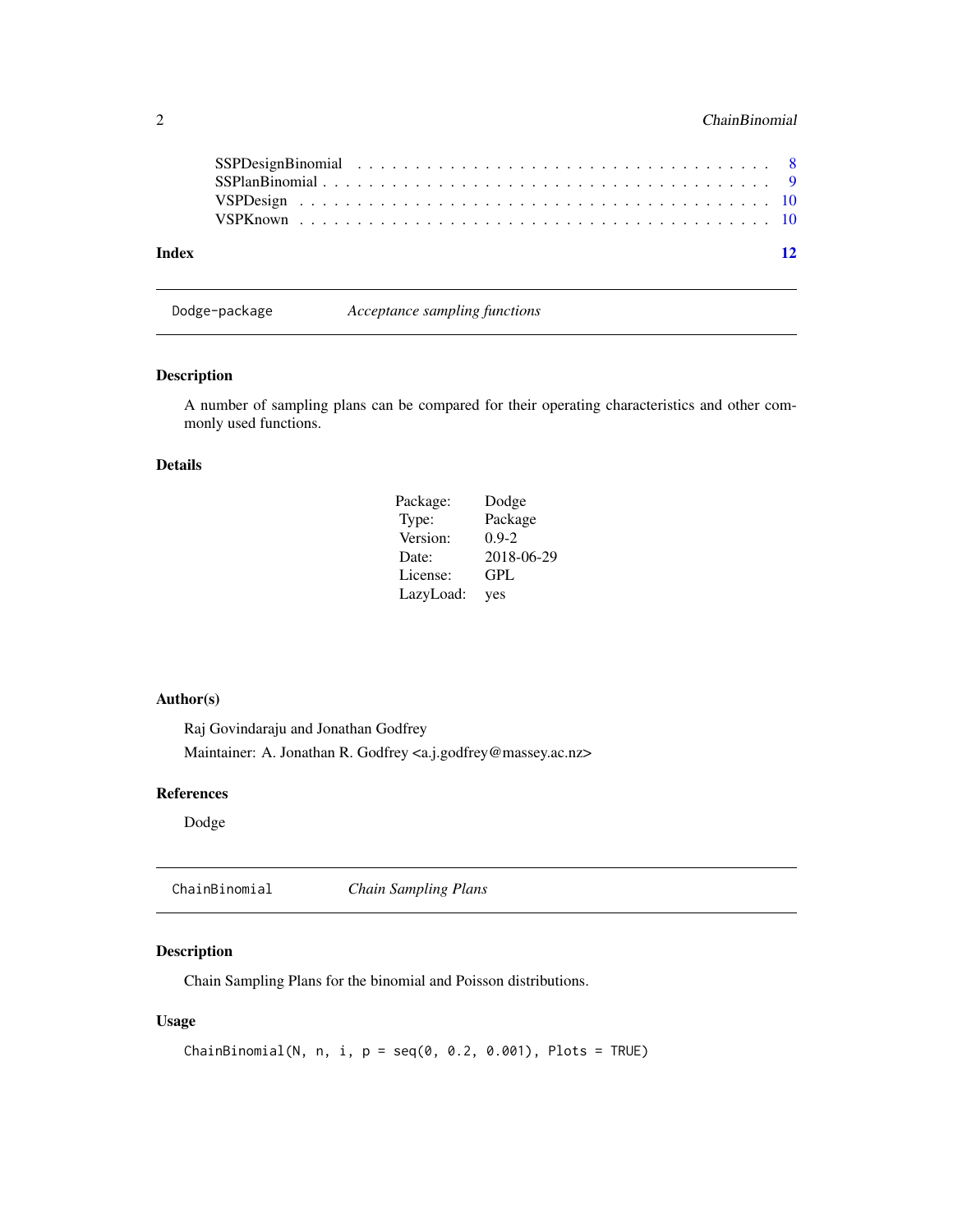#### <span id="page-2-0"></span>CurtBinomial 3

#### Arguments

| N     | the lot size                                                                                      |
|-------|---------------------------------------------------------------------------------------------------|
| n     | the sample size                                                                                   |
|       | the number of preceding lots that are free from nonconforming units for the lot<br>to be accepted |
| D     | a vector of values for the possible fraction of product that is nonconforming                     |
| Plots | logical to request generation of the four plots                                                   |

#### Value

A matrix containing the argument p as supplied and the calculated OC, ATI and ???

#### Author(s)

Raj Govindaraju with minor editing by Jonathan Godfrey

#### References

Dodge, H.F. (1955) "Chain Sampling Inspection Plan", *Industrial Quality Control* 11(4), pp10-13.

#### Examples

```
require(Dodge)
ChainBinomial(1000, 20,3)
ChainPoisson(1000, 20,3)
```
CurtBinomial *Curtailed Average Sample Number*

#### Description

Computes the average sample number for a curtailed inspection plan for single sampling plans. Functionality is currently available for only the binomial distribution.

#### Usage

CurtBinomial(n, Ac,  $p = seq(0, 0.5, 0.01)$ , Plots = TRUE)

#### Arguments

|       | the sample size (potential)                                                   |
|-------|-------------------------------------------------------------------------------|
| Aс    | the acceptance number                                                         |
| D.    | a vector of values for the possible fraction of product that is nonconforming |
| Plots | logical to request generation of the four plots                               |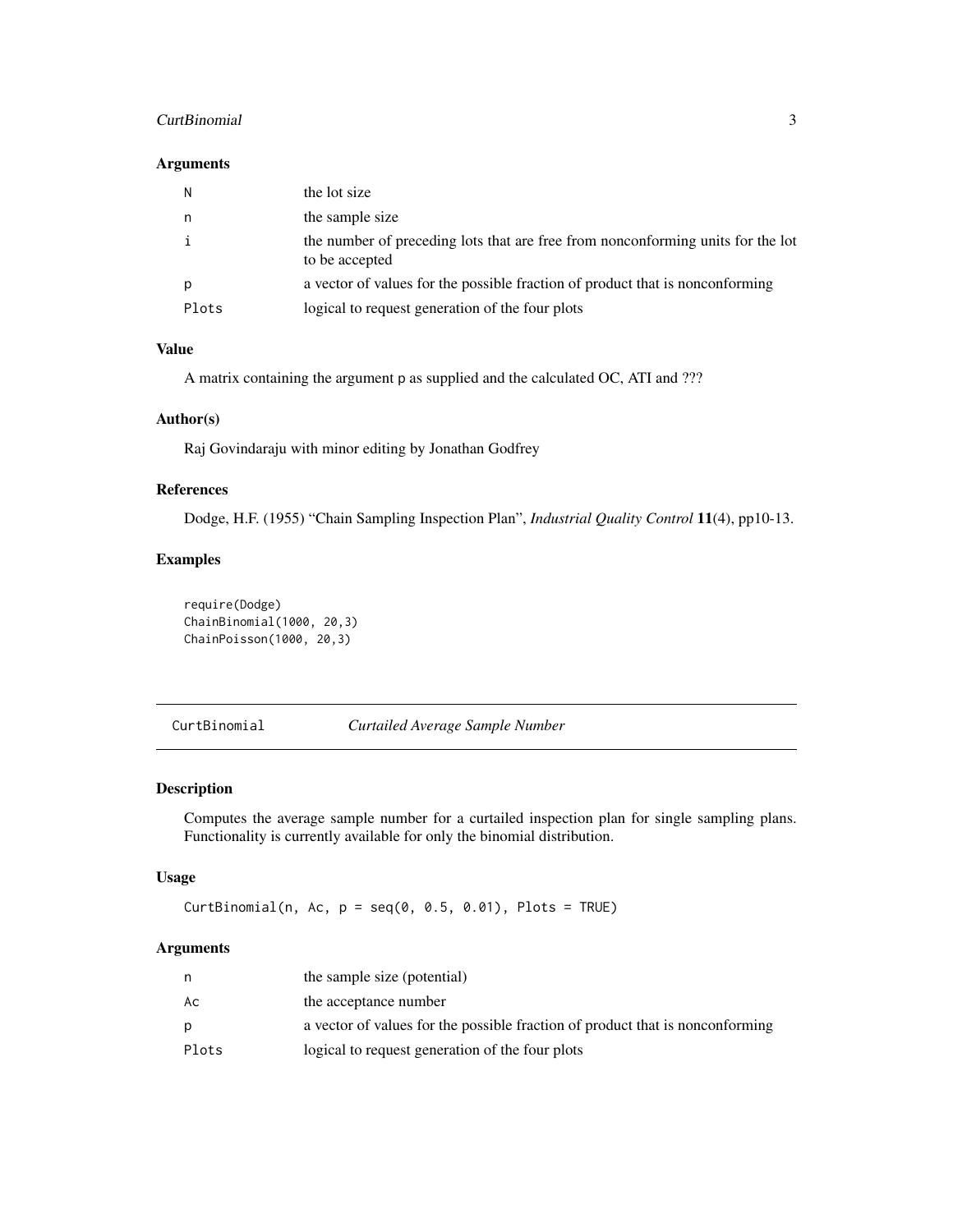#### <span id="page-3-0"></span>Author(s)

Raj Govindaraju with minor editing by Jonathan Godfrey

#### Examples

```
CurtBinomial(20,1)
```
DSPlanBinomial *Double Sampling Plans*

#### Description

Double Sampling Plans for the binomial and Poisson distributions.

#### Usage

DSPlanBinomial(N, n1, n2, Ac1, Re1, Ac2, p = seq(0, 0.25, 0.005), Plots = TRUE)

#### Arguments

| N              | the lot size                                                                  |
|----------------|-------------------------------------------------------------------------------|
| n1             | the sample size in the first stage of the plan                                |
| n <sub>2</sub> | the sample size in the second stage of the plan                               |
| Ac1            | the first stage acceptance number                                             |
| Re1            | the first stage rejection number                                              |
| Ac2            | the second stage acceptance number                                            |
| p              | a vector of values for the possible fraction of product that is nonconforming |
| Plots          | logical to request generation of the four plots                               |

#### Author(s)

Raj Govindaraju with minor editing by Jonathan Godfrey

#### References

Dodge, H.F. and Romig, H.G. (1959) "Sampling Inspection Tables, Single and Double Sampling", Second edition, John Wiley and Sons, New York.

#### Examples

```
DSPlanBinomial(1000, 10, 10, 0, 2, 1)
DSPlanPoisson(1000, 10, 10, 0,2, 1)
```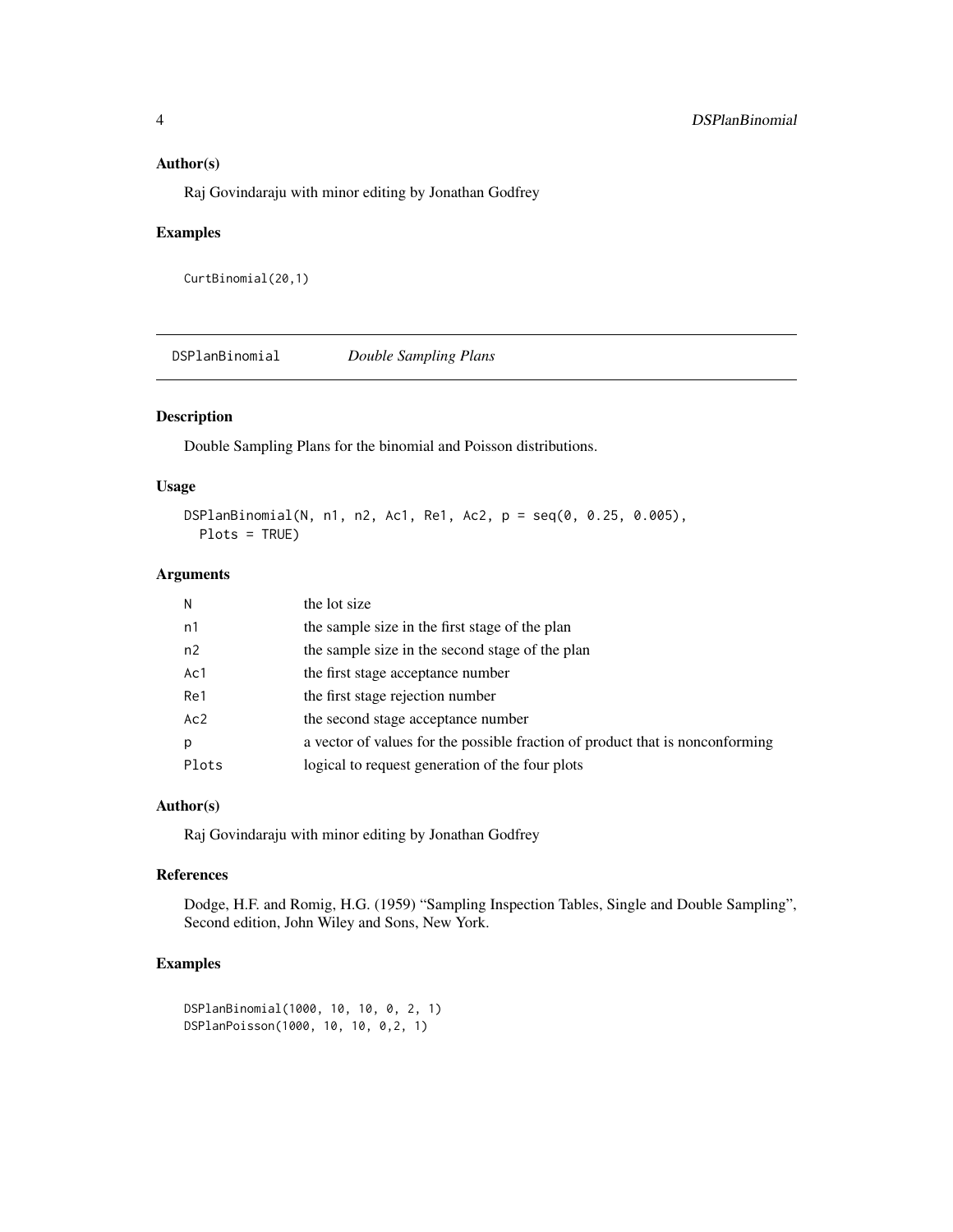#### <span id="page-4-0"></span>Description

The lot sensitive compliance sampling plans for given parameters.

#### Usage

LSP(N, LTPD, beta,  $p = seq(0, 0.3, 0.001)$ , Plots = TRUE)

#### Arguments

| N     | the lot size                                                            |
|-------|-------------------------------------------------------------------------|
| LTPD  | the lot tolerance percent defective, also known as the limiting quality |
| beta  | consumer risk                                                           |
| р     | fraction nonconforming                                                  |
| Plots | logical indicating if the four plots are required                       |

#### Author(s)

Raj Govindaraju with minor editing by Jonathan Godfrey

#### References

Schilling, E.G. (1978) "A Lot Sensitive Sampling Plan for Compliance Testing and Acceptance Inspection", *Journal of Quality Technology* 10(2), pp47-51.

#### Examples

LSP(1000, 0.04,0.05)

<span id="page-4-1"></span>plot.AccSampPlan *plot methods for the Dodge package*

#### Description

Creates plots for analysing the design of an acceptance sampling procedure.

#### Usage

```
## S3 method for class 'AccSampPlan'
plot(x, y = NULL, ...)
```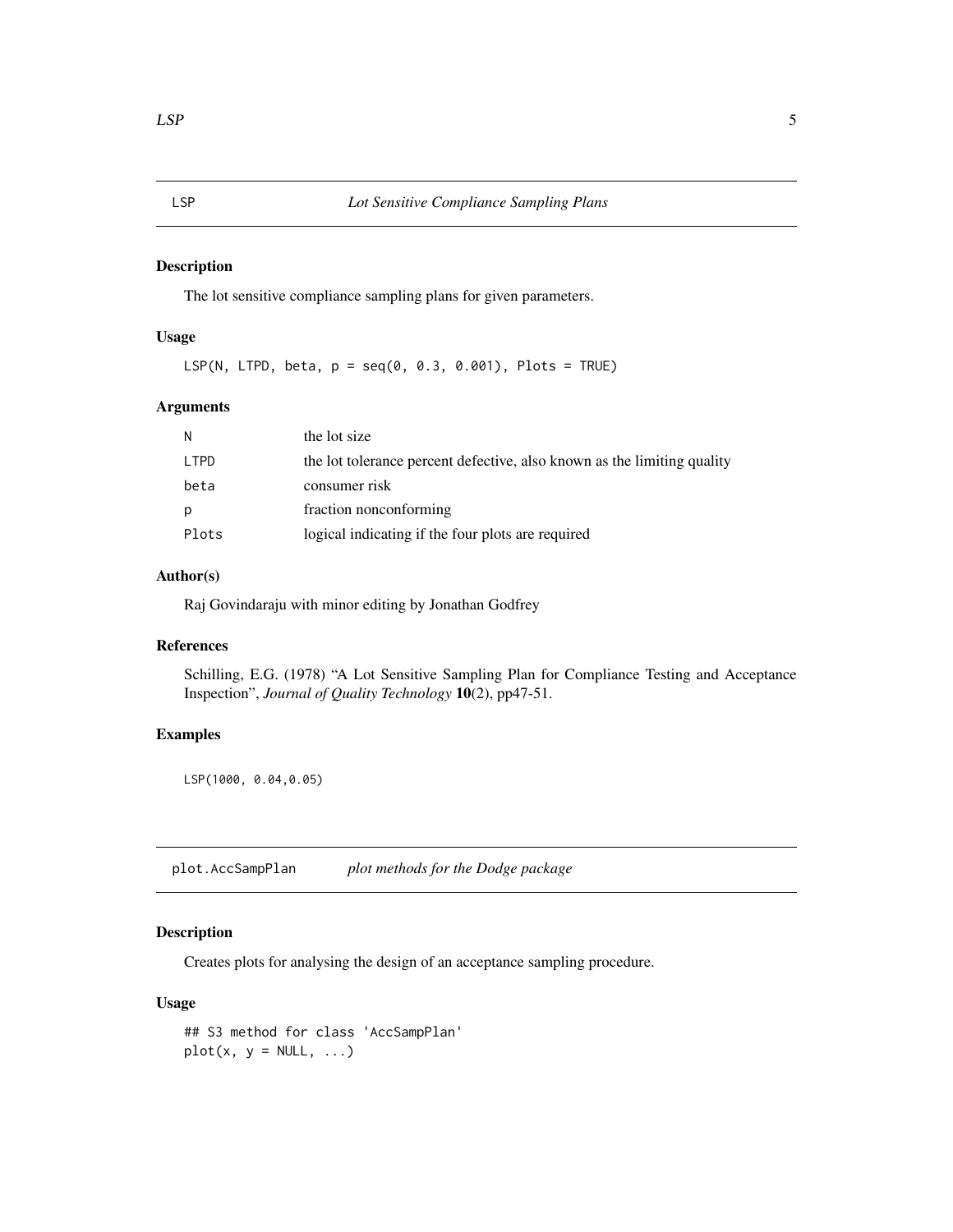#### <span id="page-5-0"></span>Arguments

|                      | an object of class AccSampPlan, CurtSampPlan, or SeqSampPlan |
|----------------------|--------------------------------------------------------------|
|                      | ignored                                                      |
| $\ddot{\phantom{0}}$ | further arguments passed to or from other methods.           |

#### Details

At this stage the plot.AccSampPlan method only plots the Operating Characteristic (OC) curve, the Average (AOQ) and (ATI) against the proportion (p) of product that is nonconforming. It also plots the curtailed sample size or the average sample number (ASN) against p. Further development is still required.

#### Author(s)

Jonathan Godfrey with some assistance from Raj Govindaraju

#### Examples

```
Plan1 = SSPlanBinomial(1000, 20,1, Plots=FALSE)
plot(Plan1)
```
print.AccSampPlan *print methods for the Dodge package*

#### Description

Adds to the base functionality for the print() command. The accompanying plot methods are more sophisticated.

#### Usage

```
## S3 method for class 'AccSampPlan'
print(x, \ldots)
```
#### Arguments

|         | an object of class AccSampPlan, CurtSampPlan, or SeqSampPlan |
|---------|--------------------------------------------------------------|
| $\cdot$ | further arguments passed to or from other methods.           |

#### Details

These methods print the most necessary elements of the corresponding objects.

#### Author(s)

Jonathan Godfrey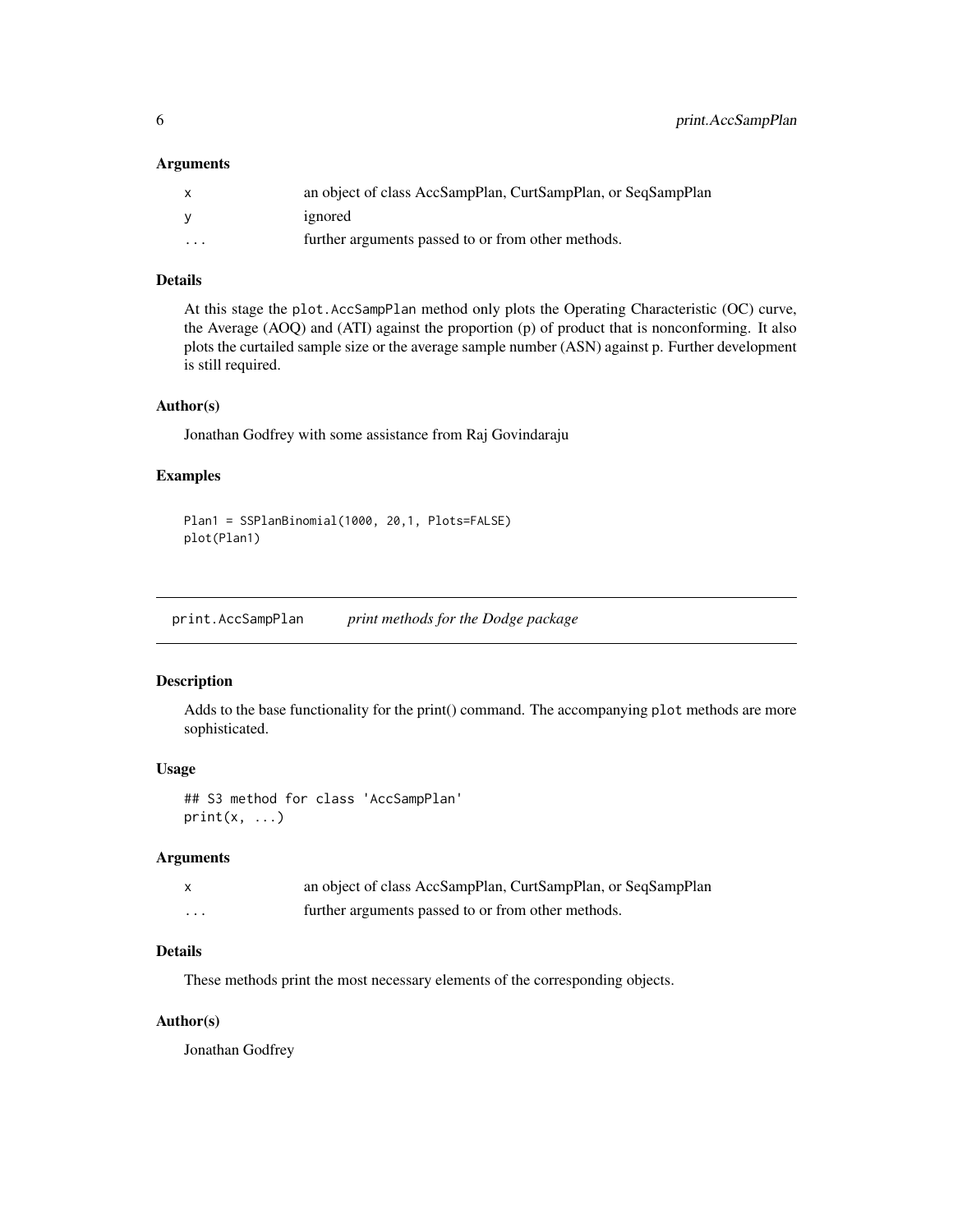#### <span id="page-6-0"></span>See Also

The corresponding plot method is far more interesting. See [plot.AccSampPlan](#page-4-1) for example.

SeqDesignBinomial *Create a sequential sampling plan*

#### Description

Selects the appropriate sequential sampling plan from the given inputs. The only distribution that has been used in functions thus far is the binomial, but further development is expected.

#### Usage

```
SeqDesignBinomial(N = NULL, AQL, alpha, LQL, beta, Plots = TRUE)
```
#### Arguments

| N     | the lot size, ignored for the design of the plan unless the underlying distribution<br>is hypergeometric |
|-------|----------------------------------------------------------------------------------------------------------|
| AQL   | Acceptable quality level                                                                                 |
| alpha | producer's risk                                                                                          |
| LQL   | Limiting quality level                                                                                   |
| beta  | consumers' risk                                                                                          |
| Plots | logical stating if the sequential chart should be plotted                                                |
|       |                                                                                                          |

#### Author(s)

Raj Govindaraju and Jonathan Godfrey

SequentialBinomial *Attribute Sequential Sampling Plans*

#### Description

Designs an attribute sequential sampling plan for given AQL, alpha, LQL, and beta. The user can request plots describing the performance of the plan.

#### Usage

```
SequentialBinomial(x, Plots = TRUE)
```
#### Arguments

|       | an object of class SeqSampPlan, or at least having the same elements as one. |
|-------|------------------------------------------------------------------------------|
| Plots | logical indicating if the four plots should be returned                      |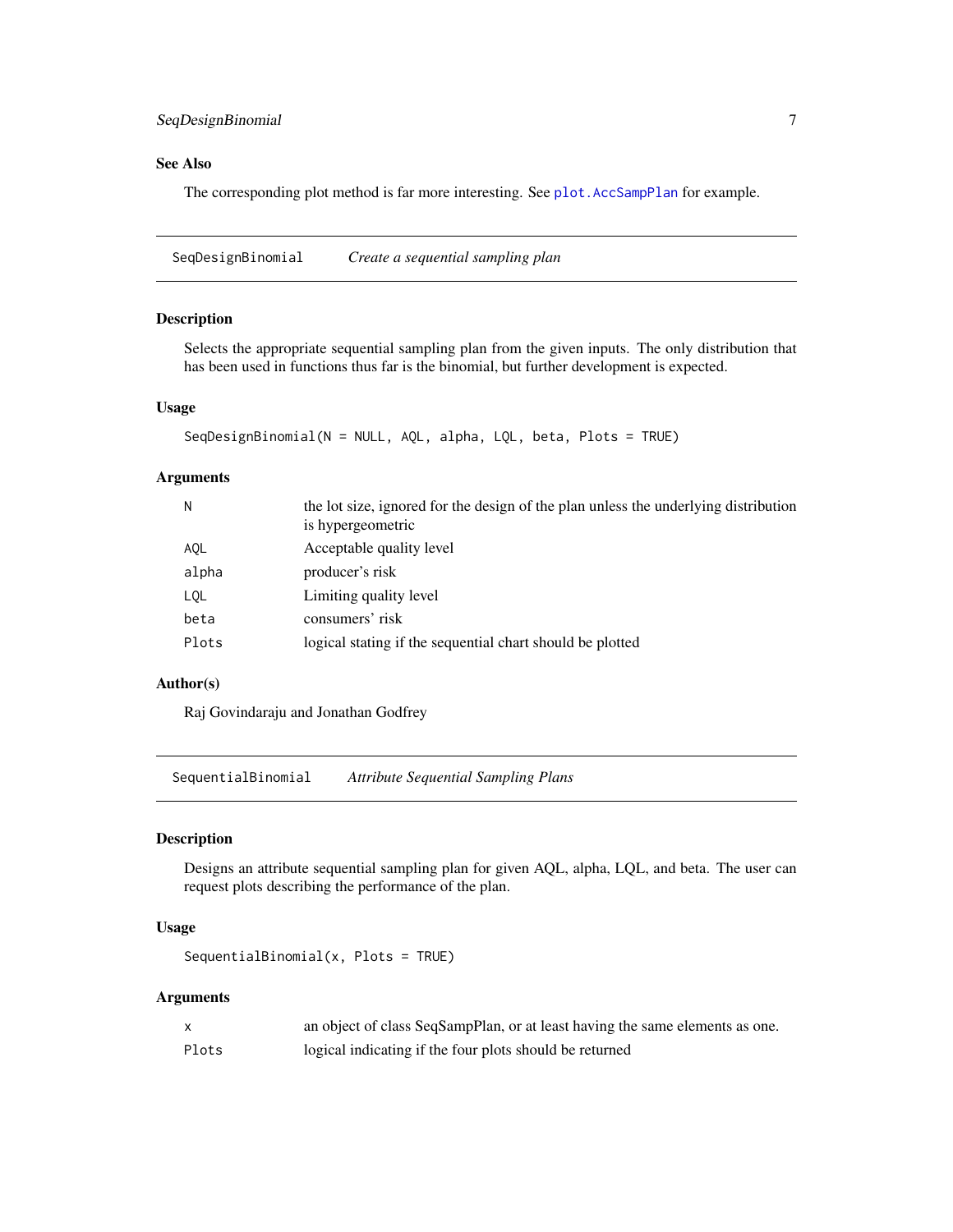#### <span id="page-7-0"></span>Author(s)

Raj Govindaraju with minor editing by Jonathan Godfrey

#### Examples

```
PlanDesign=SeqDesignBinomial(AQL=0.01, alpha=0.05, LQL=0.04, beta=0.05, Plots=FALSE)
SequentialBinomial(PlanDesign)
```
SSPDesignBinomial *Single Sampling Plan Designs*

#### Description

Design a single sampling plan for given AQL, alpha, LQL, and beta. Currently there are functions for the binomial and Poisson distributions.

#### Usage

```
SSPDesignBinomial(AQL, alpha, LQL, beta)
```
#### Arguments

| AQL   | Acceptable quality level |
|-------|--------------------------|
| alpha | producer's risk          |
| LOL   | Limiting quality level   |
| beta  | consumers' risk          |

#### Author(s)

Raj Govindaraju with minor editing by Jonathan Godfrey

#### References

Dodge, H.F. and Romig, H.G. (1959) "Sampling Inspection Tables, Single and Double Sampling", Second edition, John Wiley and Sons, New York.

#### Examples

```
SSPDesignBinomial(0.01, 0.05, 0.04, 0.05)
SSPDesignPoisson(0.01, 0.05, 0.04, 0.05)
```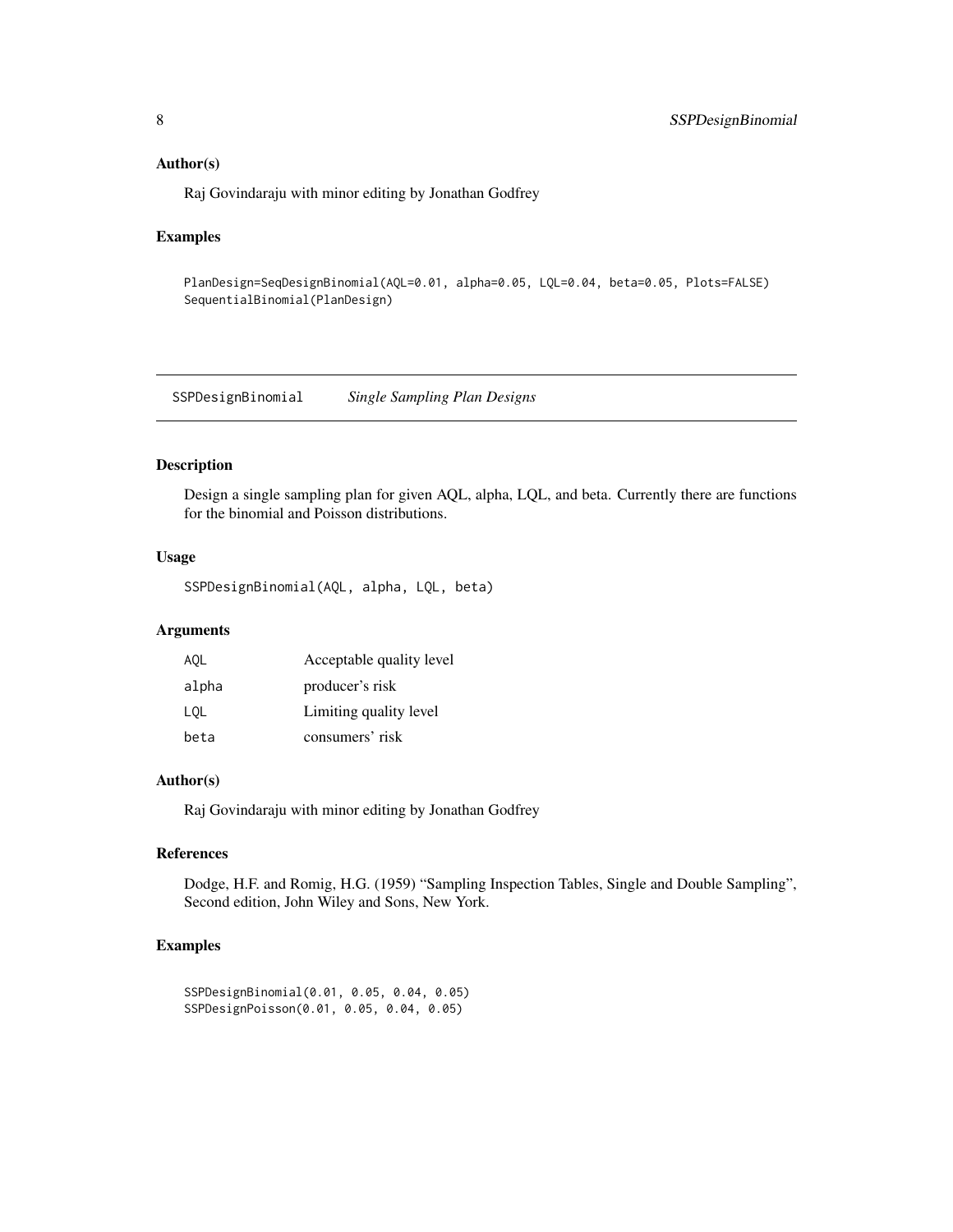#### <span id="page-8-0"></span>Description

Single sampling plans for the binomial, hypergeometric and Poisson distributions.

#### Usage

```
SSPlanBinomial(N, n, Ac, p = seq(0, 0.3, 0.001), Plots = TRUE)
```
#### Arguments

| N     | the lot size                                                                                             |
|-------|----------------------------------------------------------------------------------------------------------|
| n     | the sample size                                                                                          |
| Ac    | the acceptance number, being the maximum allowable number of non-conforming<br>units or non-conformities |
| p     | a vector of values for the possible fraction of product that is non-conforming                           |
| Plots | logical to request generation of the four plots                                                          |

#### Author(s)

Raj Govindaraju with minor editing by Jonathan Godfrey

#### References

Dodge, H.F. and Romig, H.G. (1959) "Sampling Inspection Tables, Single and Double Sampling", Second edition, John Wiley and Sons, New York.

### Examples

```
SSPlanBinomial(1000, 20,1)
SSPlanHyper(5000, 200,3)
SSPlanPoisson(1000, 20,1)
```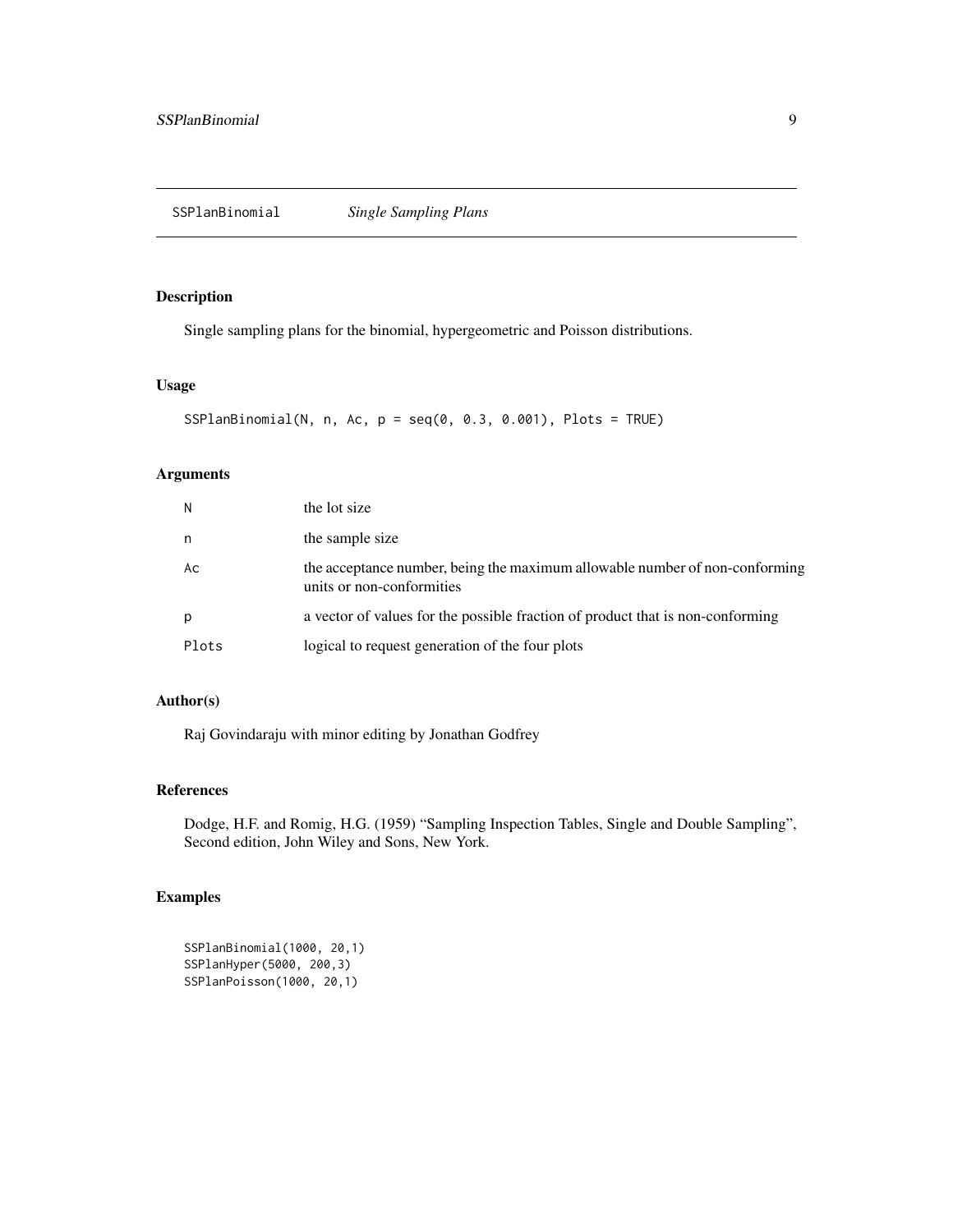<span id="page-9-0"></span>

#### Description

Design the variable sampling plan for given AQL, alpha, LQL, and beta.

#### Usage

```
VSPDesign(AQL, alpha, LQL, beta)
```
#### Arguments

| AQL   | Acceptable quality level |
|-------|--------------------------|
| alpha | producer's risk          |
| LOL   | Limiting quality level   |
| beta  | consumers' risk          |

#### Author(s)

Raj Govindaraju with minor editing by Jonathan Godfrey

#### Examples

VSPDesign(AQL=0.01, alpha=0.05, LQL=0.04, beta=0.05)

VSPKnown *Variable Sampling Plans*

#### Description

Variable sampling plans for known and unknown sigma, evaluated for given parameters.

#### Usage

VSPKnown(N, n, k, Pa = seq(0, 1, 0.001), Plots = TRUE)

#### Arguments

| N     | the lot size                                           |
|-------|--------------------------------------------------------|
| n     | the sample size                                        |
| k     | the acceptability constant                             |
| Pa    | fraction nonconforming                                 |
| Plots | logical indicating whether the four plots are required |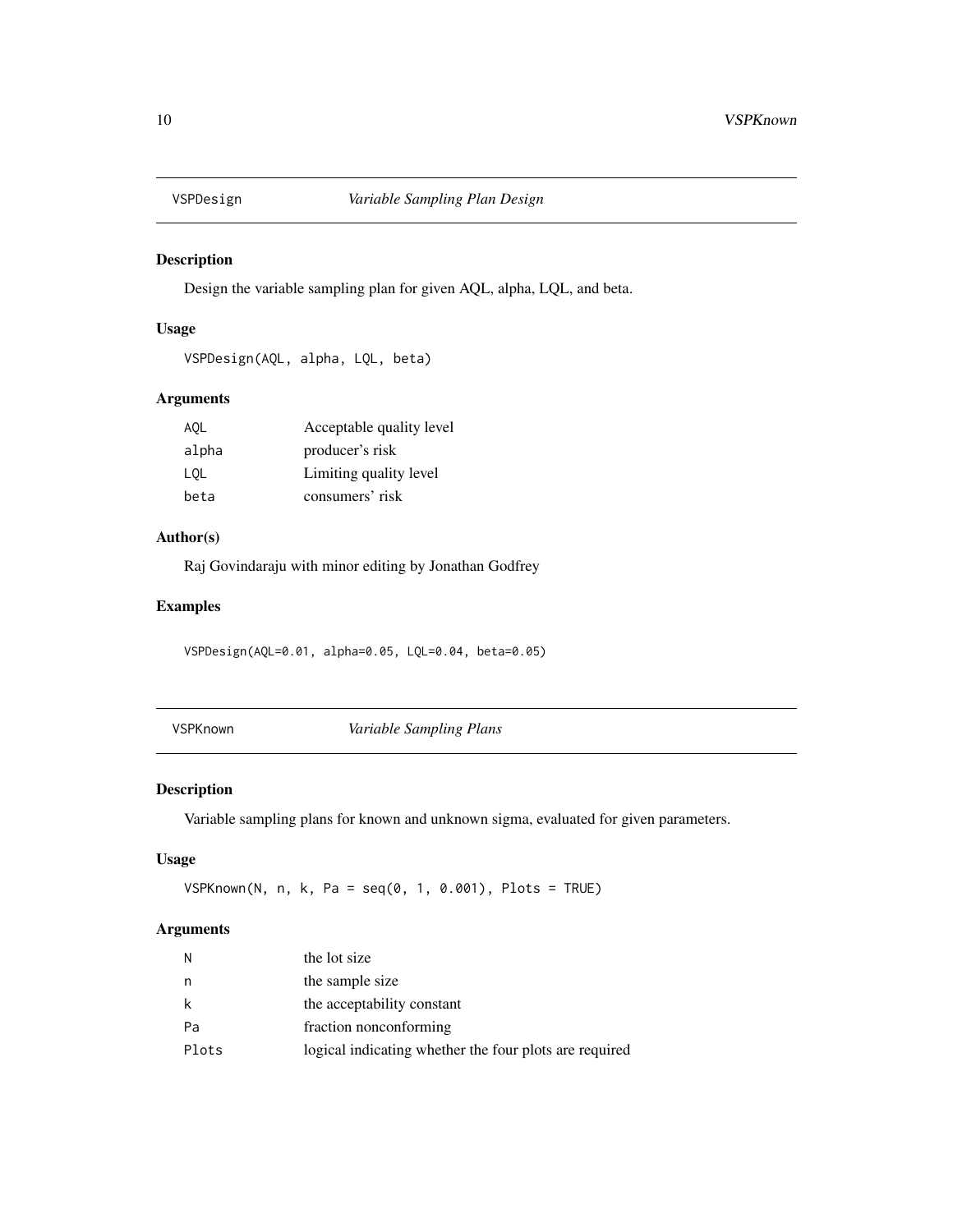### VSPKnown 11

### Author(s)

Raj Govindaraju with minor editing by Jonathan Godfrey

### Examples

VSPKnown(1000, 20,1) VSPUnknown(1000, 20,1)